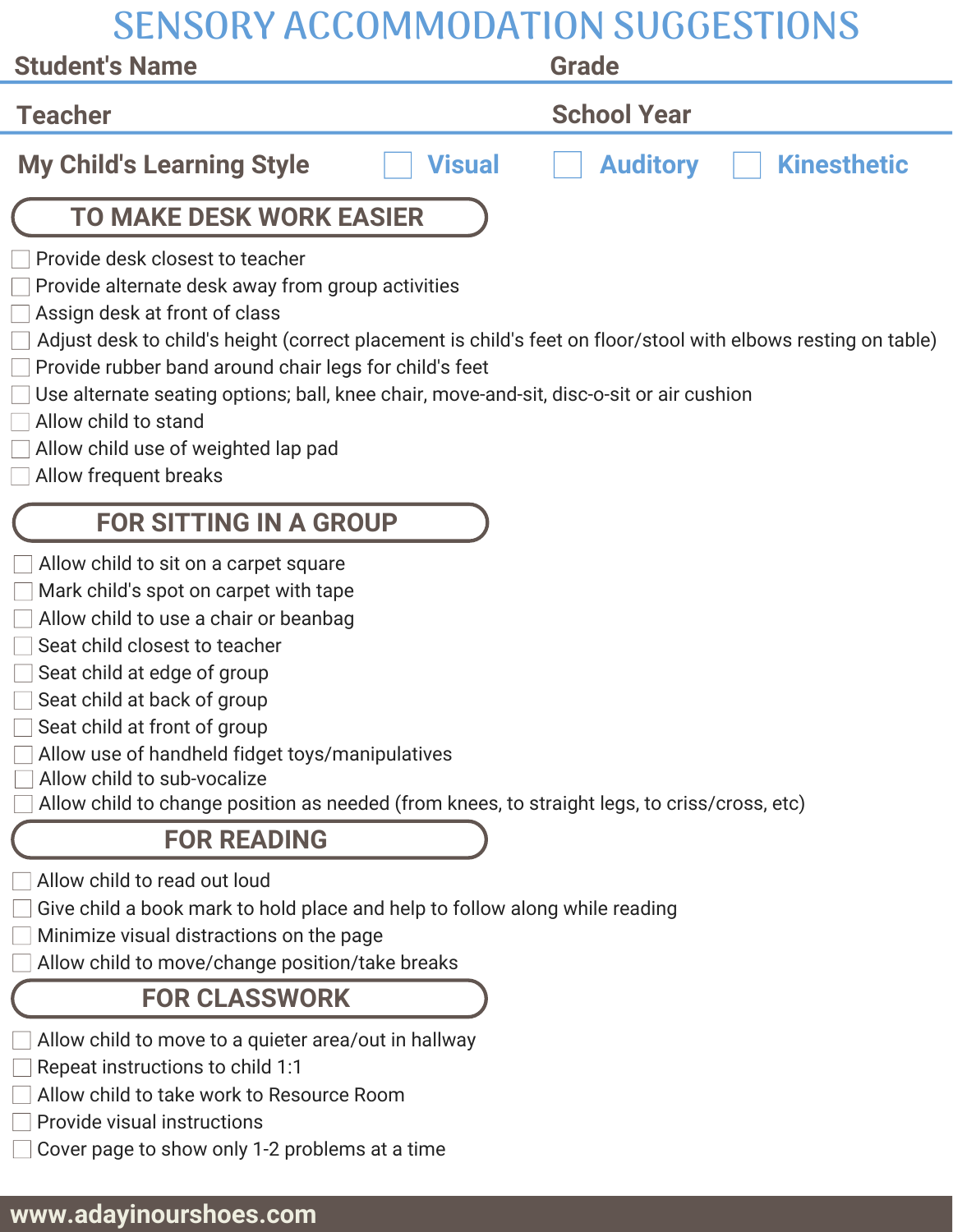| <b>SENSORY ACCOMMODATION SUGGESTIONS</b>                                                                                                                                                                                                                                                                                                                                                                                                                                                                                                                                                                                                                                                     |                                       |
|----------------------------------------------------------------------------------------------------------------------------------------------------------------------------------------------------------------------------------------------------------------------------------------------------------------------------------------------------------------------------------------------------------------------------------------------------------------------------------------------------------------------------------------------------------------------------------------------------------------------------------------------------------------------------------------------|---------------------------------------|
| <b>Student's Name</b>                                                                                                                                                                                                                                                                                                                                                                                                                                                                                                                                                                                                                                                                        | <b>Grade</b>                          |
| <b>Teacher</b>                                                                                                                                                                                                                                                                                                                                                                                                                                                                                                                                                                                                                                                                               | <b>School Year</b>                    |
| <b>My Child's Learning Style</b><br><b>Visual</b>                                                                                                                                                                                                                                                                                                                                                                                                                                                                                                                                                                                                                                            | <b>Auditory</b><br><b>Kinesthetic</b> |
| <b>FOR WRITING</b>                                                                                                                                                                                                                                                                                                                                                                                                                                                                                                                                                                                                                                                                           |                                       |
| Provide a pencil grip (specify kind ________<br>Provide angled writing desk or slant board<br>Always provide lined paper or specialized paper<br>Provide visual instructions for common written tasks<br>Assist with brainstorming for written work<br>Help organize thoughts for long writing tasks<br>Give extra class time to finish<br>Allow option to finish at home without penalty<br>Provide list of common words and their correct spelling at desk<br>Allow dictation to a scribe<br>Allow child to dictate ideas into a tape recorder, then scribe his/her own words later or at home<br>Warm hands up with proprioceptive work, such as manipulating clay, before writing begins |                                       |
| <b>FOR HOMEWORK</b>                                                                                                                                                                                                                                                                                                                                                                                                                                                                                                                                                                                                                                                                          |                                       |
| Allow extra time to complete assignments<br>Give modified assignments that require less writing<br>Give modified assignments that require less reading<br>Give option of drawing in lieu of writing<br>Allow work to be typed<br>Allow work to be scribed<br>Allow work to be modified at the parent's discreation<br>Decrease amount of work required                                                                                                                                                                                                                                                                                                                                       |                                       |
| <b>FOR TRANSITIONS</b>                                                                                                                                                                                                                                                                                                                                                                                                                                                                                                                                                                                                                                                                       |                                       |
| Prepare student ahead of time verbally or with a timer<br>Follow schedule as accurately as possible<br>Allow child to bring a "transition toy" with them<br>Give child something to carry with them<br>Have child be the "door holder"<br>Have child be the "caboose" (last in line)                                                                                                                                                                                                                                                                                                                                                                                                         |                                       |

- Have a child be the "leader" (first in line)
- $\Box$  Remind child to keep his/her hands to themselves
- Remind child about "personal space bubble"

## **www.adayinourshoes.com**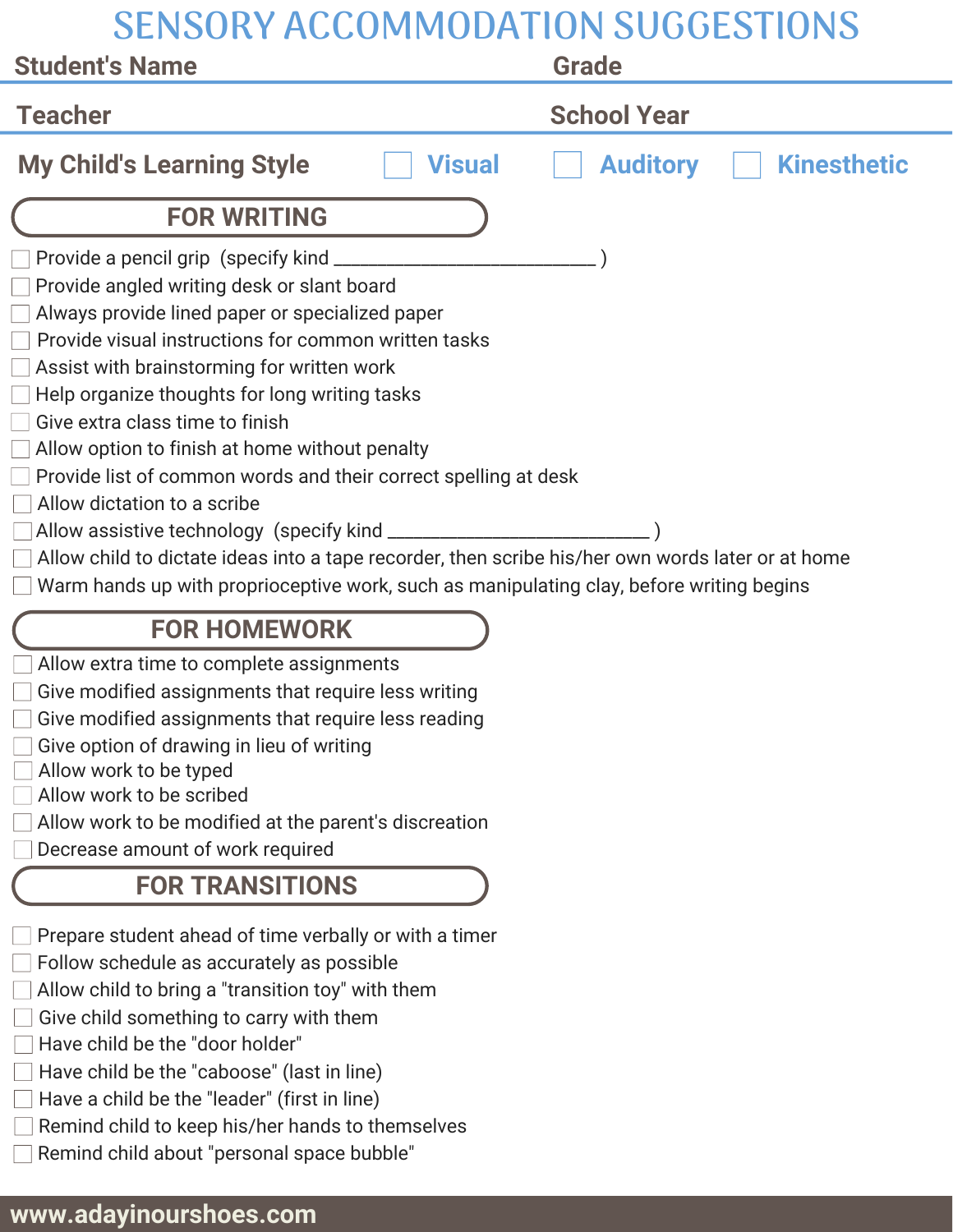| <b>SENSORY ACCOMMODATION SUGGESTIONS</b>                                                                                                                                                                                                                                                                                                                                                                                       |                                       |  |
|--------------------------------------------------------------------------------------------------------------------------------------------------------------------------------------------------------------------------------------------------------------------------------------------------------------------------------------------------------------------------------------------------------------------------------|---------------------------------------|--|
| <b>Student's Name</b>                                                                                                                                                                                                                                                                                                                                                                                                          | <b>Grade</b>                          |  |
| <b>Teacher</b>                                                                                                                                                                                                                                                                                                                                                                                                                 | <b>School Year</b>                    |  |
| <b>My Child's Learning Style</b><br><b>Visual</b>                                                                                                                                                                                                                                                                                                                                                                              | <b>Kinesthetic</b><br><b>Auditory</b> |  |
| <b>FOR RECESS</b>                                                                                                                                                                                                                                                                                                                                                                                                              |                                       |  |
| Do not take recess away for mis-behavior in class<br>Offer good proprioceptive options such as monkey bars, rock wall, climbing, or digging                                                                                                                                                                                                                                                                                    |                                       |  |
| <b>FOR HEAVY WORK - REGULAR ACCESS ALL DAY</b>                                                                                                                                                                                                                                                                                                                                                                                 |                                       |  |
| Allow child to re-shelve books<br>Allow child to rearrange chairs/desks<br>Allow child to open and close doors<br>Allow child to hold signs<br>Allow child to wear weighted back pack<br>Allow child to pull the lunch wagon<br>Allow child to push adult in a wheeled chair<br>Allow child to wipe down tables<br>Allow child to carry books to/from the office/library<br>Allow child to carry Xerox paper to/from copy room |                                       |  |
| <b>FOR SENSORY BREAKS</b>                                                                                                                                                                                                                                                                                                                                                                                                      |                                       |  |
| Make child "classroom messenger"<br>Allow child to pass out papers<br>Allow child frequent trips to the bathroom or drinking fountain as needed<br>Sing songs that encourage movement<br>Encourage whole class stretching<br>Allow child access to sensory tub, sand, beans, rice<br>Do chair pushups or tailor sit pushups as a class                                                                                         |                                       |  |
| <b>TIPS FOR GENERAL SENSORY SUCCESS</b>                                                                                                                                                                                                                                                                                                                                                                                        |                                       |  |
| Give child warnings before a fire drill or other bells                                                                                                                                                                                                                                                                                                                                                                         |                                       |  |

- Explain false alarms to child when applicable
- Provide "Quiet Chill" out space, under a desk, in a corner where they can be alone and safe
- Allow noise-cancelling head phones
- Allow gum chewing, hard candy, or other food
- Allow water bottle w/straw at desk or other chewy
- Allow fidget toys
- **Post visual routine in classroom**
- My child is very sensitive to smells

## **www.adayinourshoes.com**